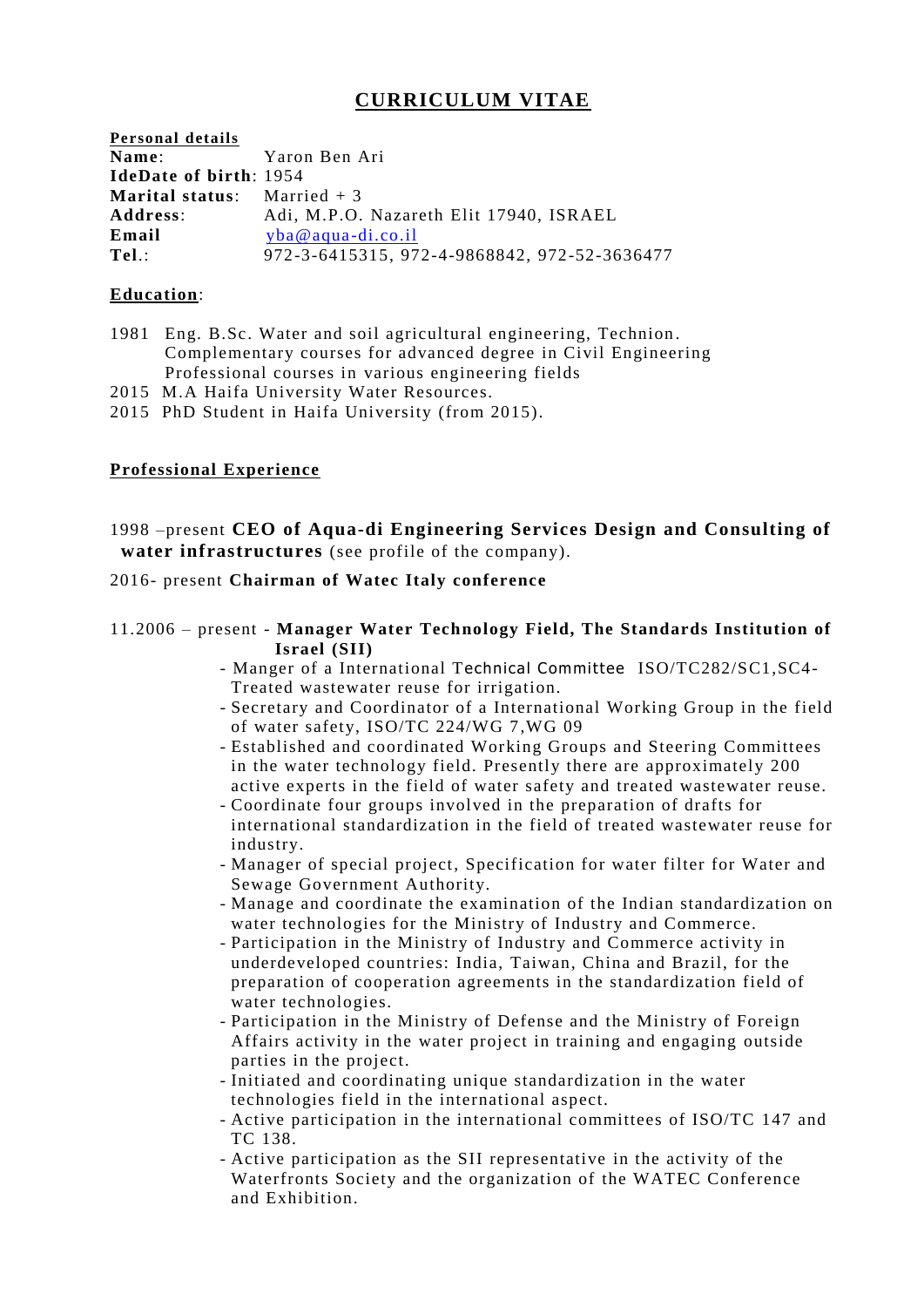### 7.1999 – 6.2006 - **Manager of the Water, Sewage and Drainage Division of the Haifa Municipality /CEO of the Water Corporation at its initiation**

- Responsible for the operation, maintenance and design of water, sewage and drainage systems in the Haifa municipality district.
- Responsible and management of five support departments and units, total of approximately 150 personnel.
- Organized the division for automated operation.
- Management and preparation of the staff and the material required for establishing the Water Corporation in Haifa.
- Prepared master plans for the city on the subject of sewage and drainage and updated the master plans for water.
- Set up the budget for the reconstruction and development of the system including obtaining budgets from external bodies such as the Water Administration and the Infrastructure and Sewage Administration.
- Preparation of the infrastructure for transfer of the Division to the Corporation within the framework of the Corporation Law, including assessment of the assets of the Division. Participation in all the preparations of the business plan and accompan ying activities. Management and operation of projects in the water, sewage and drainage field, pumping stations and command and control systems. Establishment of a primary sewage pumping station in the lower city and in Kiryat Hayim, solution of drainage problems in the western section of the Shemen Beach and design of a solution also for the eastern section. Management and implementation of a drainage solution to the lower city by laying an outlet pipe to the Haifa port and placing the pipe at a depth of 8 meters.
- Management of the restoration project of the infrastructures of the Government Center at a cost of approximately N.I.S. 20 million.
- Initiation and management of the establishment of infrastructure tunnels at the Bar Yehuda – Derekh HaAtzmaut intersection.
- Initiation and execution of the optical fiber project within the sewage lines.

### 11.1998 **Assistant Manager of the Water, Sewage and Drainage Division of the Haifa Municipality**

#### 1996 – 1998 **Partner in the E. Cahaner Engineering Office, Designing of roads, development of water and sewage areas**

- Design and consultation to private bodies and institutional authorities in the fields of water, sewage and drainage development.
- Preparation of professional opinions to parties such as the courts, companies, etc.
- Preparation of technical publicity material as technical support for underground and aboveground infrastructure products.
- Management, design and performance of the Faradise project 1,800 housing units.
- Wrote a technical bulletin on the subject of sealed concrete piping for sewage and drainage and a technical bulletin on the subject of calculation of discharge collection capability and recommendations for installation of rain water collectors.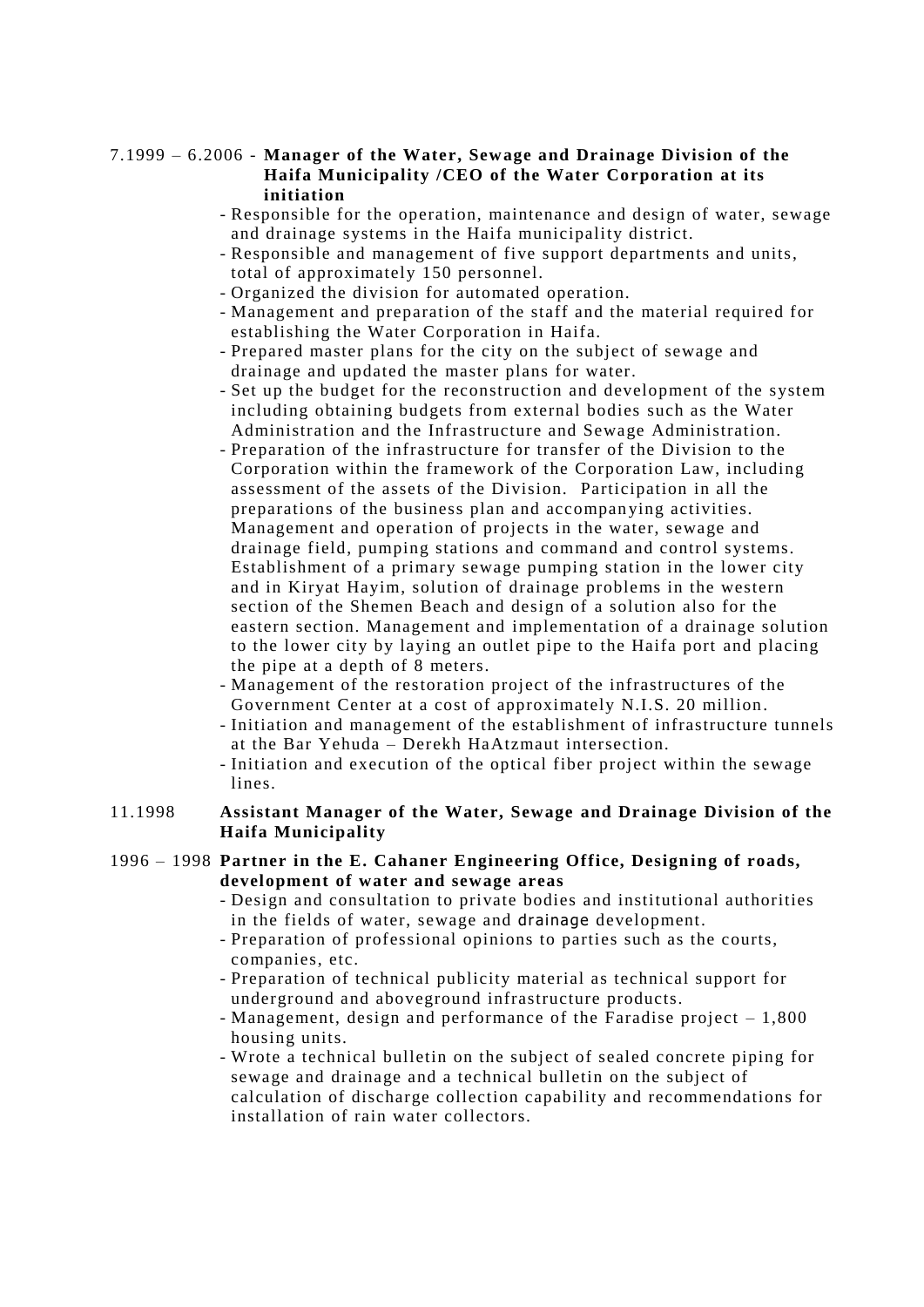### 1995 – 1996 **Yanun Consultants and Research Engineering Office , Designing of roads, development of water and sewage areas**

- Chief engineer and supervisor of a staff of 50 personnel, engineers and technicians.
- Preparation of work proposals and handling of the financial, contractual and accounting aspects of the office.
- Tracking and control of the design and performance of projects of the engineering staff and management of the office.
- Design and responsibility for complex projects in the underground and aboveground infrastructure field: Arrangement of roads and traffic in the whole Afula Industrial Zone, Carried out a drainage solution to eliminate flooding, laying of 1.80 n diameter piping at depths up to 0.8 m including arrangement of the regional drainage tunnels by innovative methods.

#### 1992 – 1995 **Wolfman Industries Ltd, plant for the manufacture of prefabricated products in the underground and aboveground infrastructure field** - Civil engineer and the marketing engineer of the company.

- Preparation of manufacturing plans and responsible for the manufacturing in the three company plants.
- Defined and established the products for development and manufacturing in a new plant set up by the company in Ashkelon.
- Renewing the use of sealed concrete piping to underground and aboveground systems in Israel for sewage and drainage, including preparation of a technical specification for pipes, escorting the performance and inspection of seals and checking the piping at the plant and on location.
- Technical support for products and preparation of professional technical literature for all the products of the plant.
- Preparation of a product catalog with prices of the plant products.

# 1989 – 1992 **Toma Ronen Engineering Office**

- Head of a road design and hydraulic engineering team.
- Design of roads and development of areas for IDF, Public Works Department and private parties.

# 1980 – 1989 **Balsha Yelon Engineering Office**

- Project engineer, project coordinator and assistant team leader.
- Project design engineer, control of performance of the project coordinator and the assistant team leader.
- Design of water, sewage, drainage, pumping station and various reservoirs in different cities and IDF bases.
- Design and maintenance responsibility of the underground infrastructure in the cities of Haifa, Netanya, Ra -anana, Kfar Sava, Hod HaSharon, Pardes Hanna, Carcur and others.